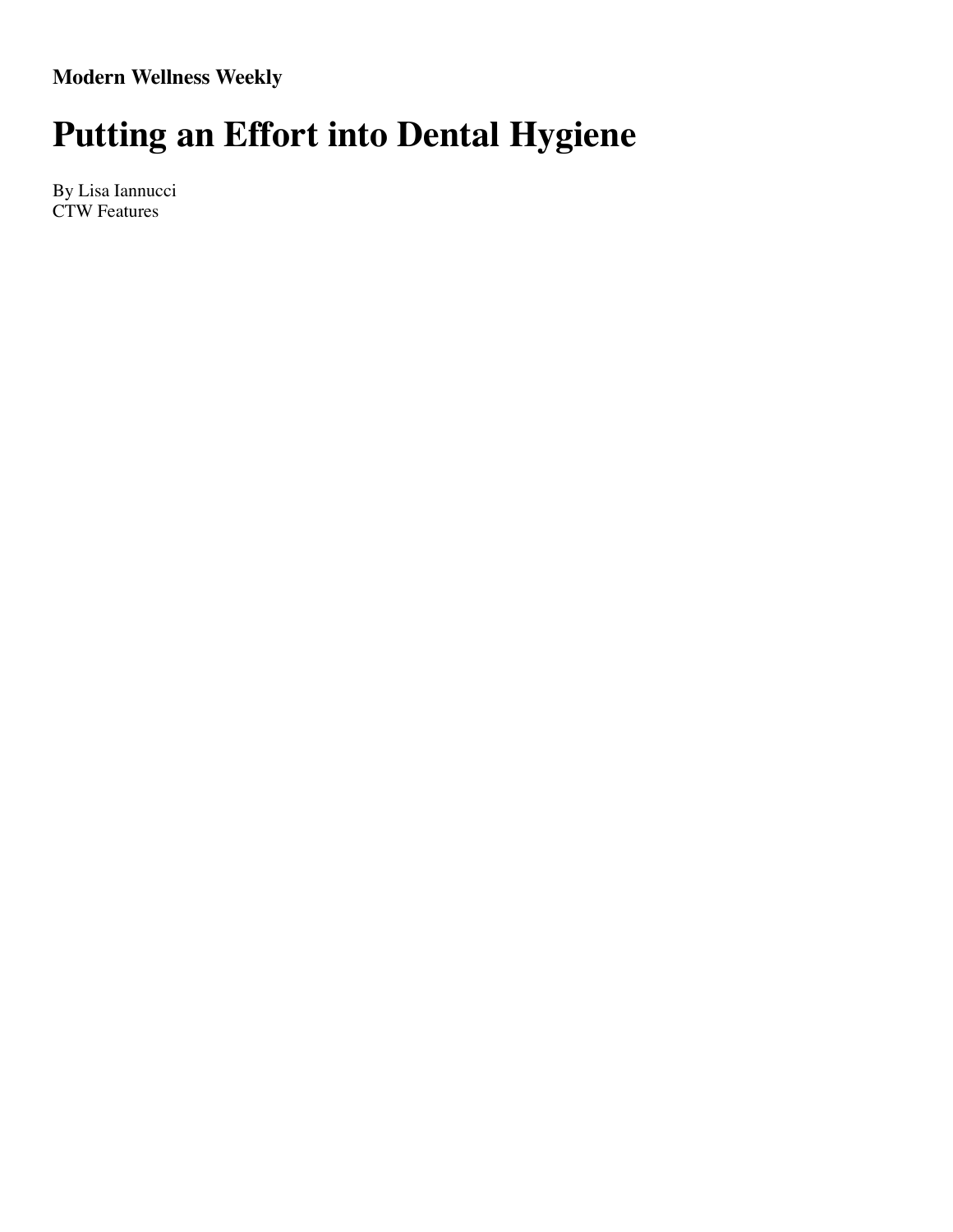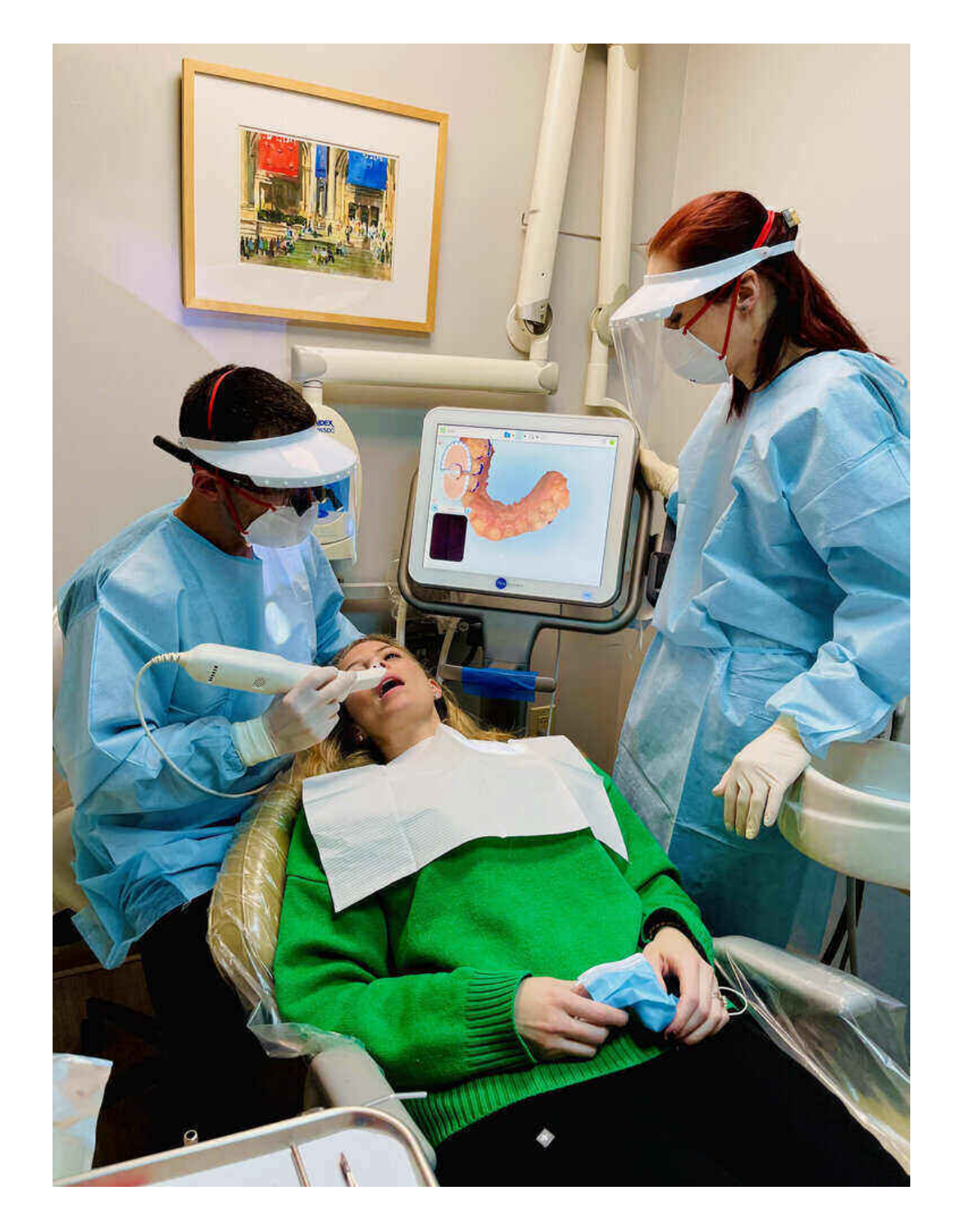Have you put off going to the dentist or missed your appointments because of the pandemic, money, or other reasons? Do you have a twinge in your tooth that needs attention? Are you stress biting on pencils or your fingernails? It's time to take charge of your dental health because if you don't it can lead to serious dental issues and possible gum disease.

October is National Dental Hygiene Month, which not only celebrates the work that dental hygienists do but helps to increase awareness of the importance of good oral health. It's a good reminder, if you needed one, that your teeth need the extra care that you might not have been giving them.

"We are seeing many more new patients than before and old patients who didn't or couldn't keep appointments over the last year, so now, it's just about getting people back to baseline," said Dr. Andrew A. Geller, a general dentist and Fellow of the International Congress of Oral Implantology (FICOI) at Geller Family Dental in Yonkers, New York.

Even if you're not having any problems right now, it's important to get in to see your dentist if you've been away. "Preventative care is always a good reason to visit the dentist," said Dr. Umang Patel, a Chicagoland dentist with Romeoville Dental Center and Palos Heights Family Dental, "That's how we avoid some issues like cavities altogether and stop others in their tracks. Regular cleanings, plaque removal, X-rays, and careful oral examination by the dentist are all essential oral hygiene practices that we highly recommend you maintain when possible."

But is it safe to go to the dentist now, especially since Covid-19 cases are rising again in some areas? Yes. "We address your concerns the same way we addressed them right when we opened up from lockdown," said Geller. "Even though certain protocols might not be mandated, we still follow them because we have to cater to the most anxious patients and I don't know what their comfort level is until I speak to them," said Dr. Geller, whose office, like most, is conducting such safe practices as wearing PPE equipment, taking temperature checks and socially distancing the patients.

Getting in to see the dentist is the first start to better oral hygiene. There are other things you can do at home to make sure you're on the right track. "Everyone knows about brushing and flossing, but I'm a big fan of the Waterpik," said Dr. Geller. "No matter how many patients tell me that they're flossing, most of them are not or, if they are, they're not flossing properly or not flossing regularly."

Geller explains that when you brush your teeth, you're really only cleaning about 60% of the tooth surface so you're leaving behind a lot of stuff in between the teeth. "If you're not flossing the Waterpik is a good alternative because it sprays water in between the teeth and removes any food debris and bacteria that gets stuck," he said. "It's great for periodontal health and for preventing cavities and bad breath."

Here are some other tips you can use to not only keep your smile looking great, but also to prevent serious dental issues down the road:

Stop the sticky: "Foods that are high in sugar are going to cause more cavities," said Dr. Geller. "A sticky sugary food is really the worst because you have sugary food that's going to actually stick to your teeth as opposed to something that might brush off or wash off."

Improve your diet: "Any dairy foods that are high in calcium and phosphates can help strengthen your teeth because they have minerals that help build tooth enamel," said Dr. Patel. "Tooth enamel keeps your teeth healthy and protects them from other foods that you eat that might not be so healthy." He also suggests salmon, which is rich in Omega-3s, Vitamin D and calcium, and spinach, a superfood high in calcium with nutrients like folic acid that can help protect your gums."

Put the pencils away: If you're grinding your teeth, biting on pencils or pen caps, or even your fingernails because you're stressed, try to stop. "Those are parafunctional habits, a habit that does not help your teeth," said Dr. Geller. "You're using your teeth for a function that they're not designed to be used for and you can start fracturing your teeth and causing a breakdown of the tooth structure at the gum line or a recession of the gum. The root of the problem is stress so try to reduce yours or consider a nightguard to create a barrier for your teeth."